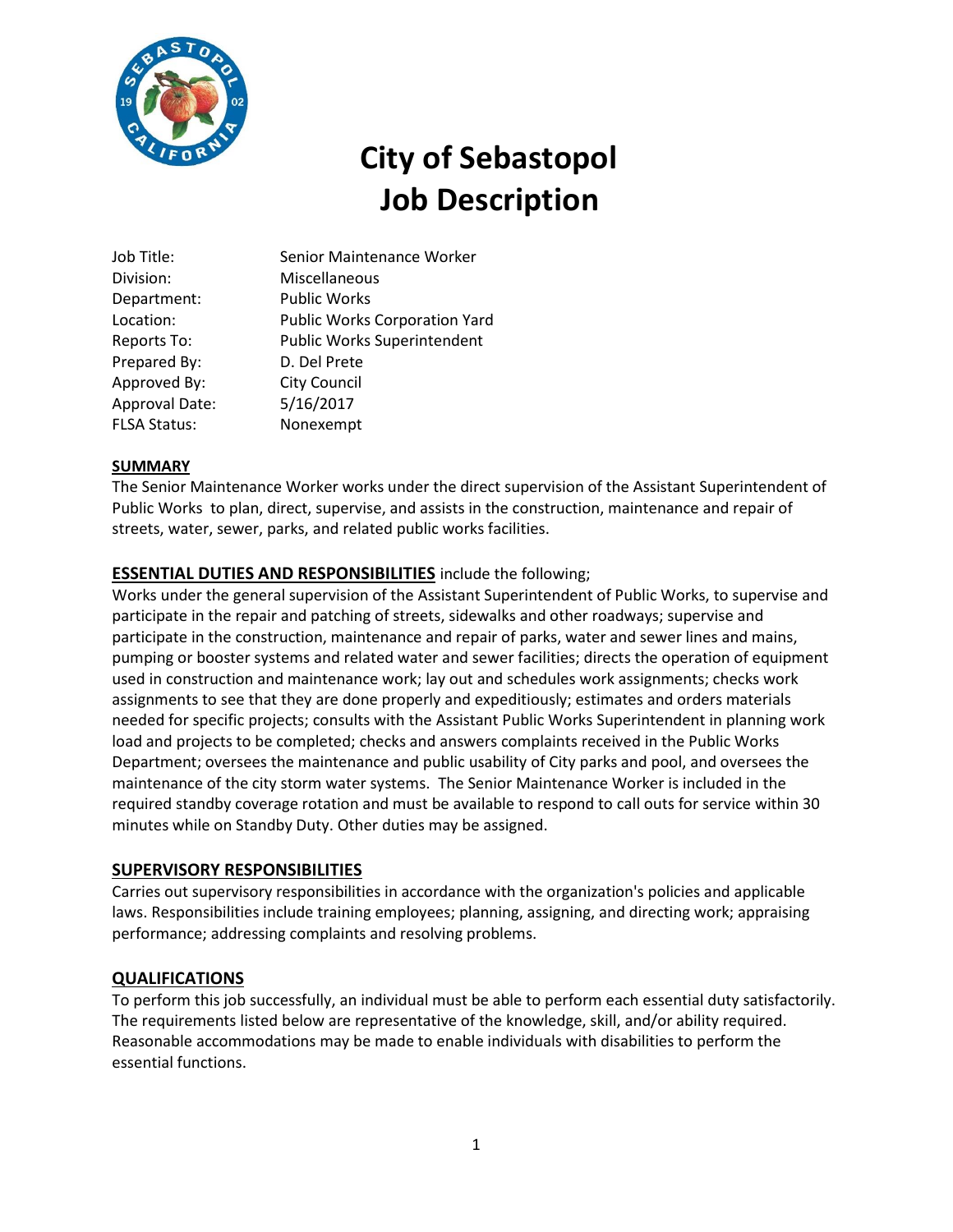## Knowledge of:

Safe and efficient work practices and procedures; materials, methods, equipment, and tools used in street, storm, sewer, water, park, and public facility maintenance, construction, or repair, and safe handling and operation of a variety of maintenance and construction equipment and materials related to all of the above; principles and practices of effective employee supervision including training, resolving problems, and performance evaluation; record keeping, reporting and inventory control procedures; methods of estimating time, cost, and equipment necessary to perform assigned work; and purchasing procedures, forms, and techniques; uses and operation of tools and equipment required for specific work assignment; regulations and codes applicable to area of assignment; arithmetic sufficient to calculate volumes, areas, length, percentages and conversions; safe work practices, including safety precautions for operating power equipment, working in traffic and under hazardous conditions; basic principles of supervision.

## Ability to:

Communicate clearly and concisely, both orally and in writing, voice-mail, and e-mail; understand and carry out oral and written instructions; produce written documents using business English; deal effectively and tactfully with others in responding to inquiries and resolving complaints; supervise, train, and evaluate personnel; maintain harmonious working relationships with those contacted in the course of work; inspect work in progress and upon completion; inspect projects for conformance to City of Sebastopol standards and specifications; determine appropriate level of maintenance improvements; read and interpret blueprints, diagrams, and construction drawings; utilize the appropriate equipment to locate underground water, sewer and storm water utilities; calculate materials needed to complete work projects; estimate labor or material costs from work plans; estimate job costs for budget planning purposes; operate and maintain a variety of maintenance equipment in a safe and efficient manner,; determine equipment, personnel and materials needed for specific jobs; set priorities and meet deadlines; identify and implement effective courses of action to complete work assignments; plan and set up work and delegate tasks to others; train and supervise workers; operate the specialized hand and power tools and heavy equipment used in performing work in the area of assignment; perform heavy manual labor under adverse conditions; walk and work on slippery surfaces; perform work involving prolonged periods of standing, stooping and reaching; and hear and distinguish oral directions while working in noisy conditions.

## **EDUCATION and/or EXPERIENCE**

High School diploma or general education degree (GED); and two to three years related experience and/or training; or equivalent combination of education and experience.

## **LANGUAGE SKILLS**

Ability to read and interpret documents such as safety rules, operating and maintenance instructions, and procedure manuals. Ability to write routine reports and correspondence. Ability to speak effectively before groups of customers or employees of organization. Ability to communicate effectively verbally and in writing and ability to establish and maintain effective working relationships with employees, elected officials, other departments and the public.

This position requires considerable knowledge, ability and skill in the principles and practices of excellent customer service. This value requires the ability to effectively meet and deal with internal customers and the public while responding to customers in a friendly, pleasant and professional manner using appropriate inflection, grammar and syntax. The ability to handle stressful situations while establishing effective working relationships with employees, supervisors, and the general public. The ability to maintain a professional, courteous, and pleasant demeanor in difficult, stressful situations while diplomatically dealing with difficult people. A willingness is expected to expend extra effort to help the public find answers or information relative to their inquiry or complaint.